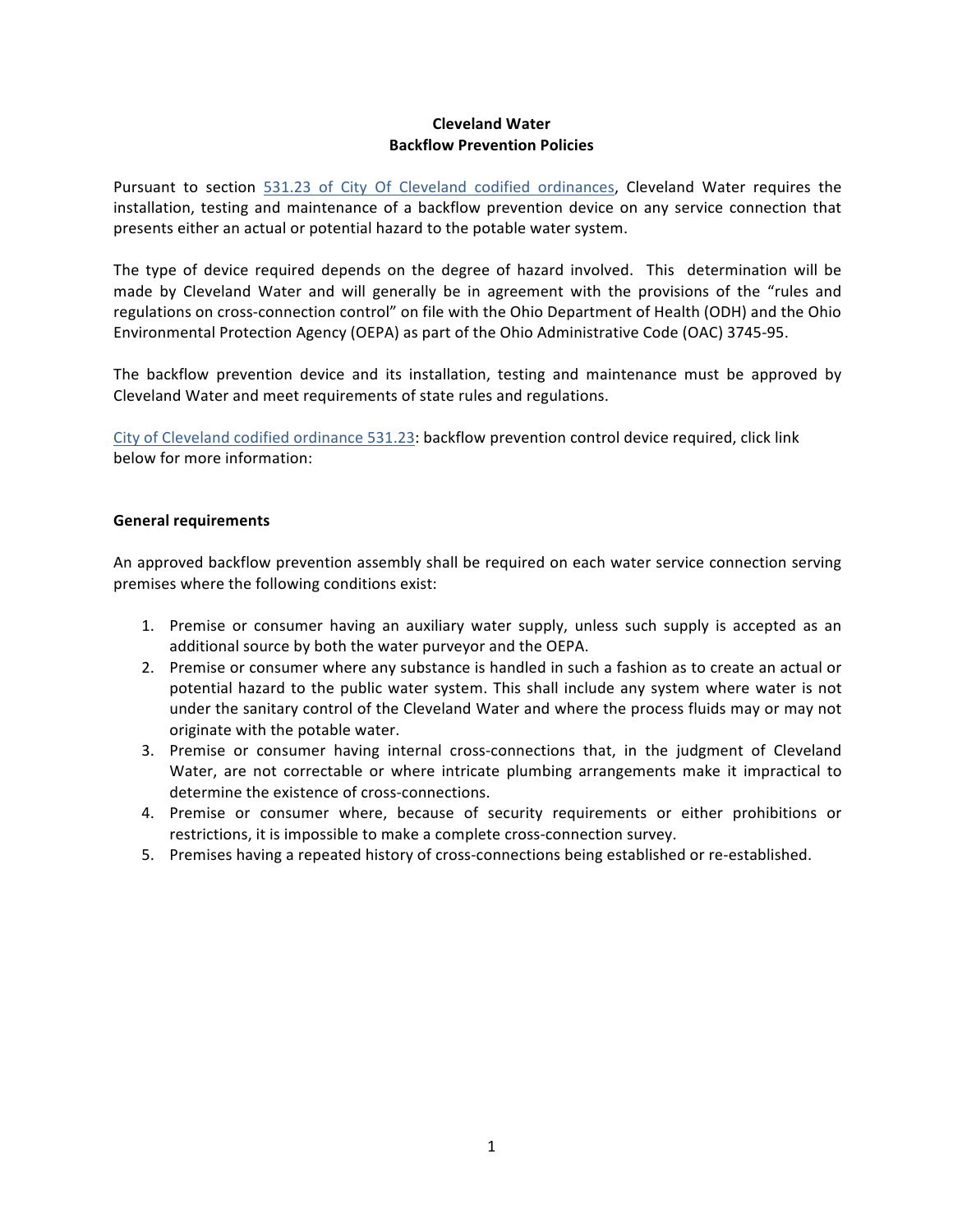## **Backflow prevention requirements & policies**

## **Installation**

- 1. Cleveland Water requires backflow prevention devices to be installed on all commercial water service connections. Residential service connections may require a backflow device based upon service application review.
- 2. When required, customers applying for water service must submit a signed and notarized letter of intent stating a backflow preventer will be installed.
- 3. Cleveland Water shall determine the type and location of each backflow prevention device on domestic and fire lines based upon degree of hazard.
- 4. All backflow assembly devices must be on Cleveland Water's Approved Backflow Device List.
- 5. For domestic water service connections, the backflow prevention assembly must be installed either immediately downstream of the water meter or at the first point of entry inside the building.
- 6. For fire service connections, the backflow prevention assembly must be installed either at the curb stop, in a vault or heated enclosure, or at the first point of entry inside the building.
- 7. For fire service lines, if the distance from the curb stop to the point of entry is less than 50 feet, the backflow assembly can be installed inside the building. Otherwise, it must be placed in an underground vault or above ground heated enclosure at the curb stop.
- 8. When a reduced pressure type assembly is required, the assembly must be installed above ground and protected from freezing.
- 9. When the backflow assembly is placed inside the building:
	- a. The assembly may be installed vertically or horizontally according to manufacturer's requirements.
	- b. The assembly should be installed between 12 and 30 inches above the finished floor and at least 12 inches away from the nearest wall with 24 inches clearance in front of the assembly.
	- c. Test ports must be facing into the room, if they are side mounted devices.
	- d. The assembly must be installed in an area free of noxious fumes (for tester's safety)
- 10. An unprotected bypass around any backflow device is not permitted. There must be an equal protection on the bypass line. A bypass line may also be called a manifold, parallel, dual or tandem setting.
- 11. Cleveland Water shall inspect backflow installation after it is connected to the Cleveland Water system.

# **Testing**

- 1. The customer that is required to have a backflow assembly must have a certified contractor test the device when it is installed or upon repair.
- 2. Testing must be performed by a person possessing a valid state of Ohio certificate of competence to test backflow prevention devices.
- 3. Test results are to be submitted online to Cleveland Water's backflow data management company, Backflow Solutions Inc. (BSI). https://www.bsionlinetracking.com
- 4. Cleveland Water's backflow program requires annual testing of backflow devices to insure they are in proper working order. The customer will be notified in writing when their device is due for testing. After the device is tested or repaired, the contractor must submit results in a reasonable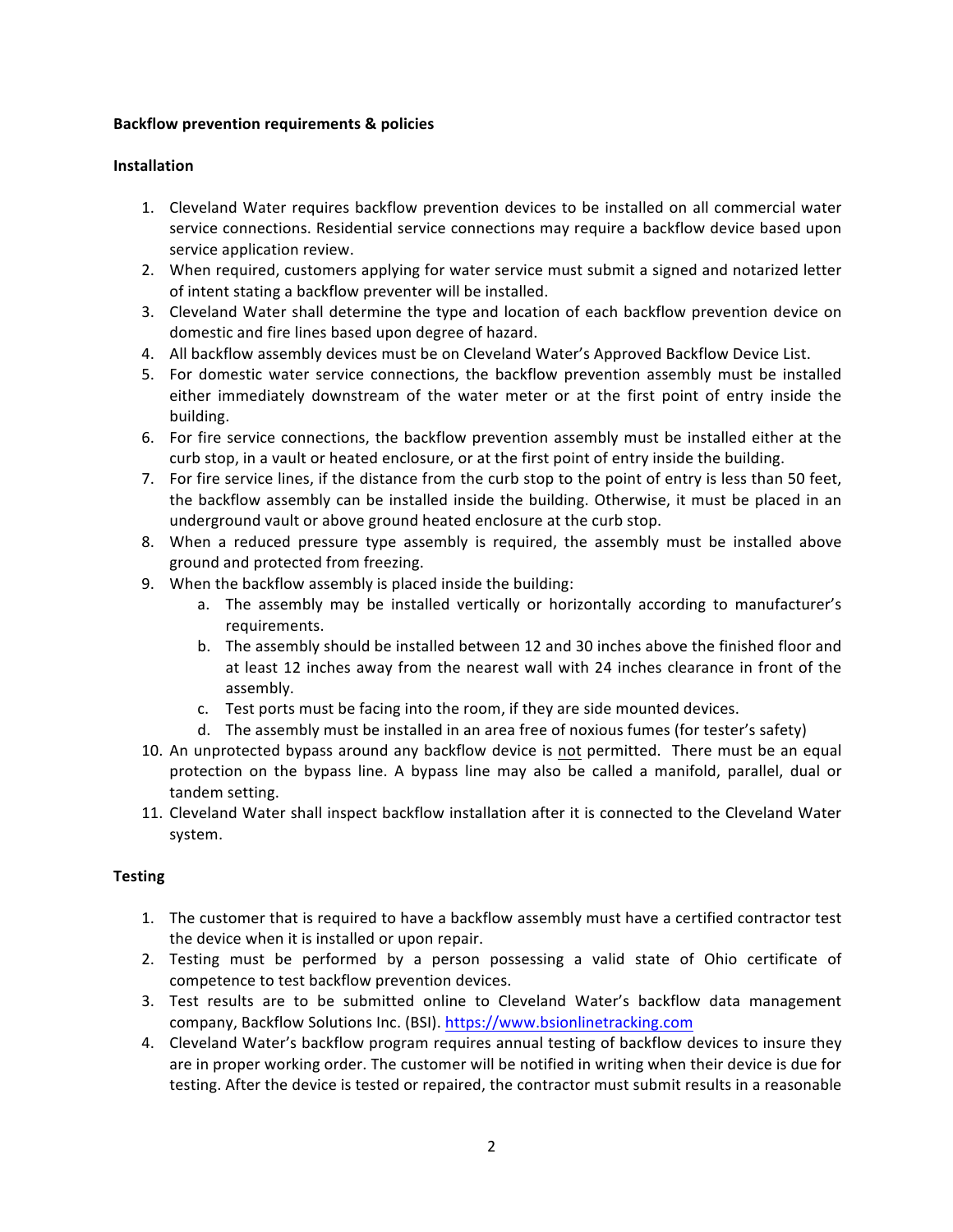timeframe showing the device has passed the test. If the results are not submitted, the customer's water service may be interrupted.

## **5.** Testing procedures

- a. Current Ohio Department of Commerce test procedures must be followed.
- b. *Double check valve assembly:* provide the static pressure differential across each check valve.
- c. *Reduced pressure:* provide the static pressure differential or drop across the #1 check valve and the differential pressure relief valve opening point.
- d. *Pressure vacuum breaker:* provide the number at the point the air inlet opens, as well as the static pressure differential across the check valve.
- e. Tests must be performed in a static condition which means the #2 shut off valve is drip tight.
- f. Contractors may use Backflow Device Test & Maintenance Worksheet to record results during test. However, as stated above, results must be submitted online to BSI. https://www.bsionlinetracking.com

### **Lawn irrigation systems**

- 1. **All** lawn irrigation systems, for both commercial and residential properties, must have a pressure vacuum breaker or reduced pressure backflow assembly installed on the water service line supplying the system.
- 2. Both types of devices must be installed above ground and the pressure vacuum breaker must be installed at least 12 inches above the highest down-stream use. Caution: these devices are susceptible to freezing.
- 3. Lawn irrigation systems will require annual testing at the start-up of the system in the spring/summer seasons.

#### **Auxiliary (private) water systems**

An auxiliary water supply is defined as any water supply on or available to the premises other than the public water system and can also include water from the public water system if the water is stored and then redistributed. This includes but is not limited to well water, cisterns, ponds, and storage tanks. Anyone wanting to connect to Cleveland Water must do the following:

- 1. Complete a private water system survey form indicating whether an auxiliary system exists on their property and whether it will be abandoned or kept in service.
- 2. Disconnect and seal auxiliary water supply system in accordance with the board of health requirements or if keeping the system, install a reduced pressure backflow prevention assembly at the water meter.
- 3. If a abandoning an auxiliary supply, obtain abandonment or alteration permit from the county board of health and submit copy to Cleveland Water.